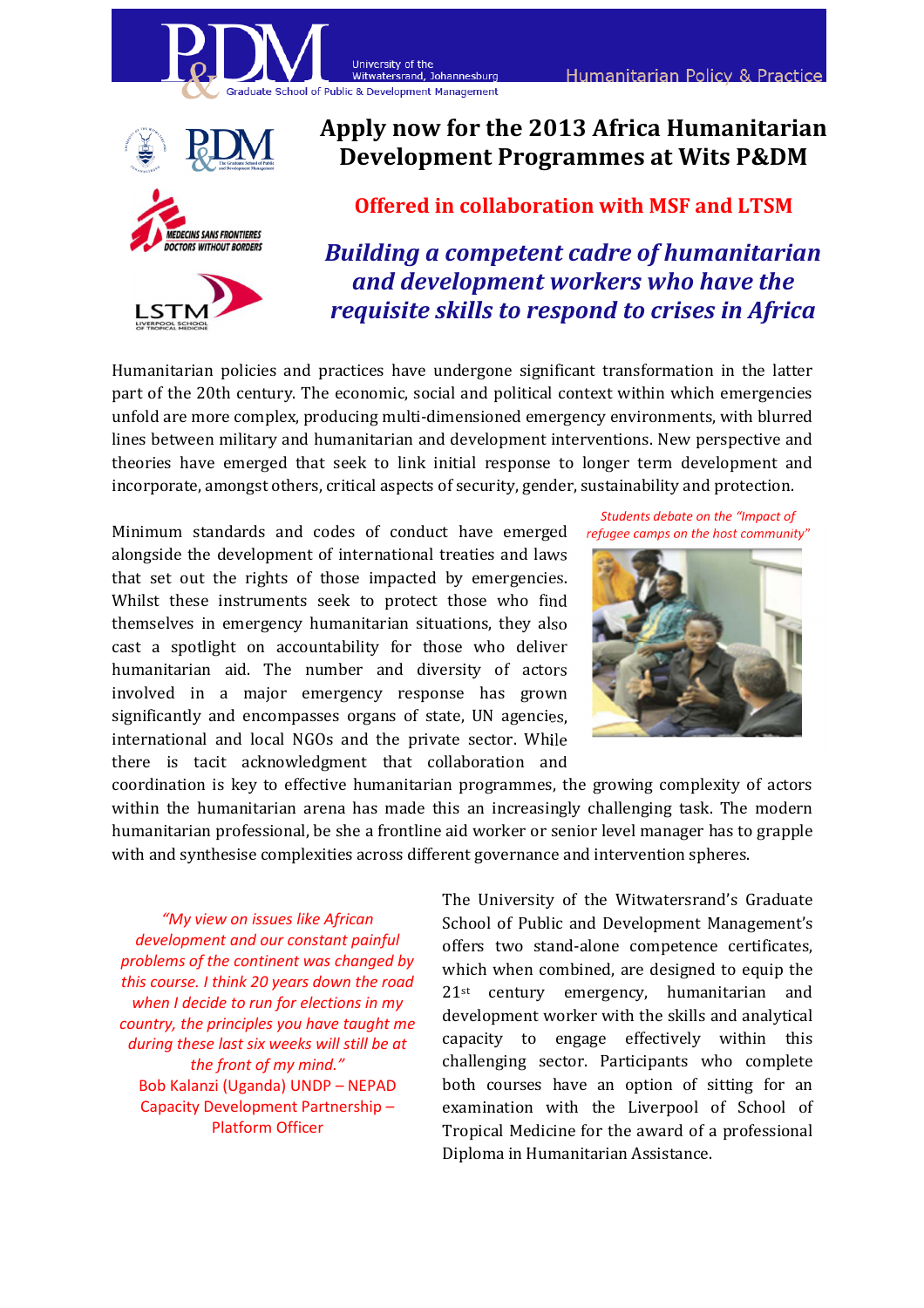

The programmes are designed for practitioners and policy-makers such as NGO workers, government staff, staff of multilateral agencies such as the UN, the media, civil society, donors and persons wishing to enter the humanitarian field. A University degree or equivalent professional qualification/experience is required. There is space for approximately 10-15 people from any one organization, particularly targeting senior staff from across the African region. There will be a maximum of about 50 students on the programme.

The programmes will:

- Provide participants with the awareness, understanding and skills essential for effective action as individuals and as members of a team.
- Identify and promote standards of good practice in humanitarian and emergency responses.
- Encourage cooperation and dialogue between governmental, non-governmental, national and international agencies involved in response action.
- Examine strategies for early warning and prevention of humanitarian crises.

University of the

witwatersrand, Johannesburg

- Create a more effective synergy between emergency humanitarian interventions and programmes promoting sustainable development.
- Address humanitarian priorities across Africa and build a professional practice.

Students at the water and sanitation practical day



Certificate in Humanitarian Policy: 6 – 24 May 2013 ZAR 15 000

Certificate in Humanitarian Practice: 27 May ‐ 14 June 2013 ZAR 16 500

LSTM Diploma in Humanitarian Assistance Exam: 17th June GBP 500

(An early bird discount of 10% for those who pay before 28 Feb 2013)

Johannesburg: University of Witwatersrand, School of Public & Development Management. All teaching is in English.

Please call Thandiwe Mlangeni on +27(0)11 7173505 or email thandiwe.mlangeni@wits.ac.za For further information and application forms go to:

http://www.wits.ac.za/academic/clm/ certificate%20programmes/15840/ humanitarian\_assistance.html

"The programme places perspective on all emergencies. It defines roles of the major actors and leaves the student the ability to critique current policies and practices to the benefit of those in need. Humanitarian science being so young leaves enormous scope for its development and implementation to the benefit of all mankind." Pieter Pretorius, Ekurhuleni Metro Police – Superintendent



2012 intake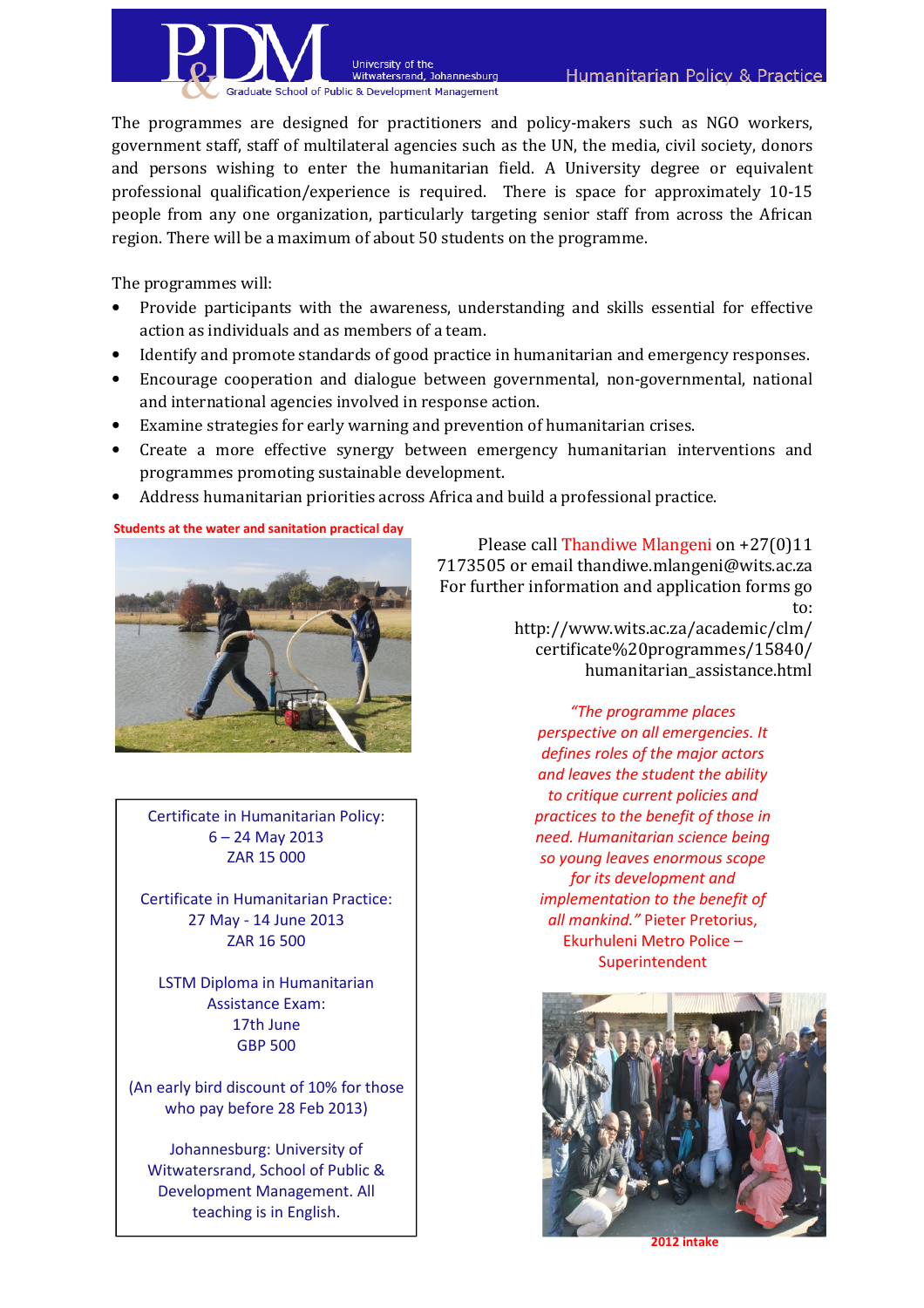



# Certificate in Humanitarian Policy

**Johannesburg** 

The **Humanitarian Policy Certificate** maps and interrogates the contextual, conceptual and institutional frameworks surrounding humanitarianism in the  $21<sup>st</sup>$  century and analyses the challenges inherent in responding to a rapidly changing and highly political global arena, with a strong focus on the African continent.

## Module 1: Humanitarian Practice and Development

This module analyses historic and current humanitarian theories and perspectives, as a basis for building a critical policy perspective on the political economy of humanitarian assistance. It interrogates the relevance of specific humanitarian principles in the context of the politicization of aid, shrinking humanitarian space and an emergency-development divide. Building on an exploration of theories, perspectives and emerging developments within the humanitarian space, participants will develop an understanding of the factors that will shape humanitarian action in the future and will be able to conceptualize and shape appropriate policy responses.

### Module 2: Emergency Response and Sustainability in Africa

This module critically examines humanitarian responses in Africa, the unique challenges faced and the complexities embodied in historic and unfolding interventions. It incorporates an examination of instruments and mechanisms for protection and interrogates the current security-development nexus, particularly in relation to conflict resolution, reconstruction, and the blurring military-humanitarian lines. Drawing from the challenges and interventions, participants will be able to shape, negotiate and design broad strategic emergency response interventions.

### Module 3: Humanitarian Policy and the Institutional Environment

This module explores the relevance, impact and influence of multilateral instruments and institutions on national and local level humanitarian, disaster or emergency action. It incorporates an examination of the relevance and challenges embodied in humanitarian, displacement and refugee laws and related instruments. It explores the institutional, coordinative, accountability and communication challenges that emerge within a crisis situation. Participants will be able to ensure that laws and codes are upheld at the local level and hence ensure accountability and responsible action within the response space.